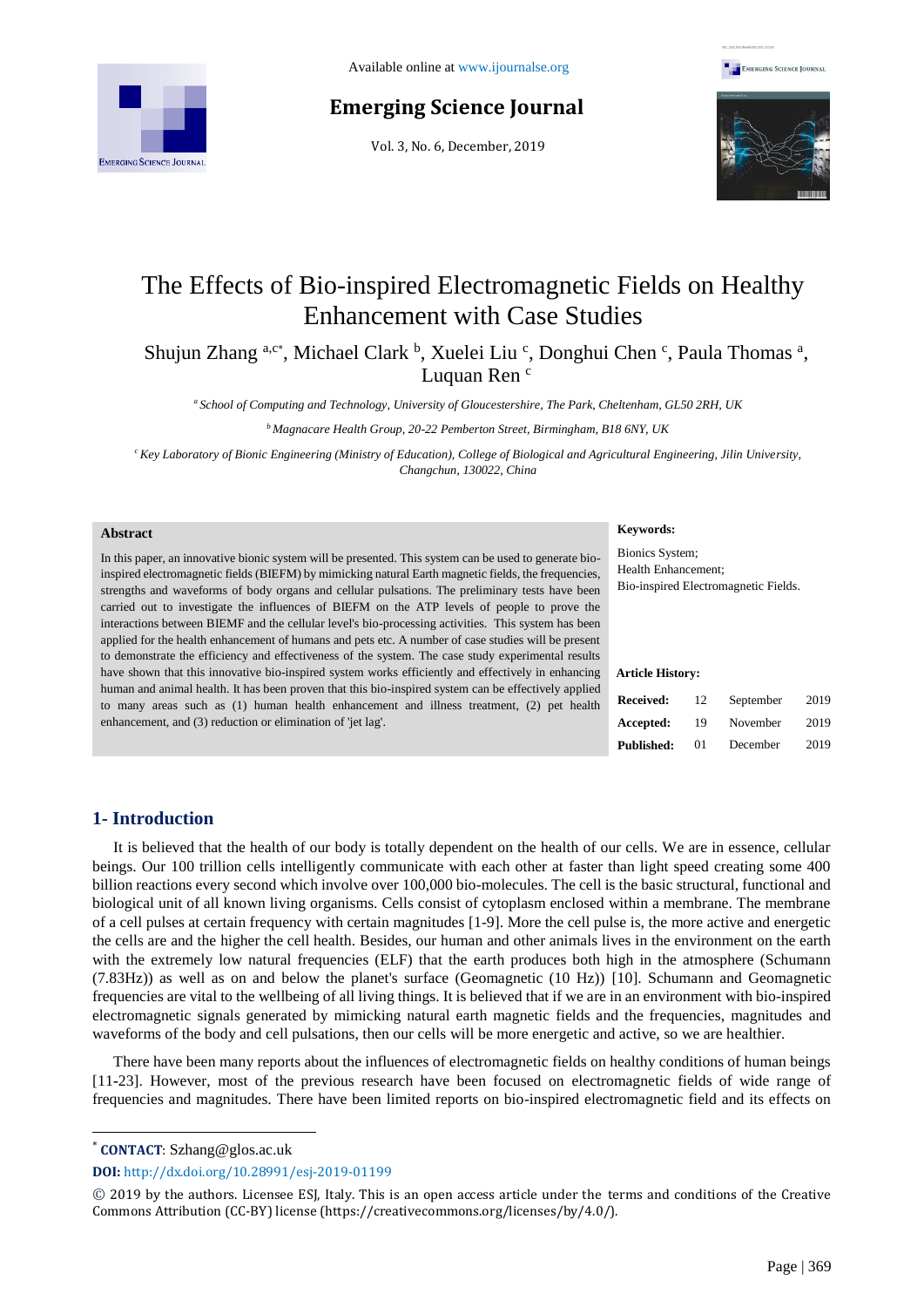cells and health of human beings and animals. So it is necessary to investigate how to produce electromagnetic fields by mimicking natural earth magnetic fields and the frequencies, magnitudes and waveforms of the body organs and cell pulsations and their effects on cells, human being and animals. In addition, most previous work is based on the effective observations of the healthy enhancement, there are few scientific reports for verifying the direct influences of BIEFM on the cellular bio-processing activity.

Following introduction, Section 2 discusses natural electromagnetic fields and its bio-inspirations for the bionic system design for generating pulsed electromagnetic fields, Section 3 presents the design, functions and the applications of an innovative bio-inspired electromagnetic field system, Section 4 provides the scientific findings from the tests of the effects of BIEFM on ATP level with purpose of demonstrating that BIEFM does have the direct influence on the cellular bio-processing activities and Section 5 presents a number of case studies. Section 6 draws the conclusions and discussion of the limitation of the study and suggestions for the future research.

## **2- Natural Electromagnetic Fields**

Lipkova and Cechak found that human electromagnetic emission is in the extremely low frequencies (ELF) band [9]. Though a cell measures about 10 microns, i.e. 10-5 m, it is still enormous to compare with particles carrying electrical charge (electrons) – there is place for at least 10,000 for them on the cell length and about 30,000 for them on the cell circumference. Cell interior is negative in respect to its surface and potential across the plasmatic cell membrane is reaching values between –20 mV and –200 mV. resting membrane potential (RMP) of the nerve cell is in range –40 mV to –90 mV, the sustained value is –70 mV. Aforesaid voltage values are really negligible; currents reach orders of magnitude of microamperes. Nevertheless, those values are not insignificant. Their experiment results shows that man is emitting electromagnetic energy in the frequency range of 0.5 – 30 Hz and the currents in orders of magnitude of microamperes [9]. There were harmonic components on frequencies of 2 Hz, 3 Hz, 4.2 Hz, 16.8 Hz and 21.3 Hz, incidental with the cardiac, breathing and cerebral functions in humans. As discussed above, the earth produces both high in the atmosphere (Schumann (7.83Hz)) as well as on and below the planet's surface (Geomagnetic (10 Hz)) [10].

Above scientific studies shows that (1) potential across the plasmatic cell membrane is reaching values between –20 mV and –200 mV, (2) man is emitting electromagnetic energy in the band of interest, deliberately to the frequency interval of 0.5 – 30 Hz, within which, Schumann resonance of 7.83 Hz is.

These findings provide the bio-inspirations and motivation to design and develop an equipment that can be used to generate the similar electromagnetic fields by mimicking cell's pulse frequency, magnitudes and waveforms.

## **3- An Innovative Bio-inspired Electromagnetic Field System**

## *3-1- An Introduction to Magnetic Resonance Induction Therapy*

Magnetic therapy is not a modern discovery. It was widely used by the Ancient Egyptians, Ancient Chinese and the Ancient Greeks. In 1773, Franz Mesmer began using magnets for healing. By 1884, about 10,000 physicians in the USA were successfully using various magnetic devices every day for therapeutic purpose. In 1900, a wide variety of therapeutic magnetic devices were offered to the public by Sears and other catalogues. In 1924, the Nobel Prize was awarded to W. Einthoven for the discovery of the heart's electrical nature. In 1929 Hans Berger discovered the brain produces a magnetic field of 7.83Hz, which led to another ground-breaking invention in medicine: The Electroencephalogram or EEG. In 1963 Bale and McFee discovered that the heart produces a magnetic field which is not surprising as electric current always produces a magnetic field. In the USA doctors applied this discovery and saved lives every day by using the newly discovered Electrocardiogram. The latest discoveries show that each organ in the body has its own electromagnetic field and that this field covers the whole body. In Europe magnetic devices are used by private practices and in hospitals to speed up the healing process and to speed up recovery. We are subjected to magnetic effects in the environment every day of our lives and by our own magnetic energies generated at the cellular level and beyond. A force field of magnetic energy is created whenever a charged particle (e.g. an electron) moves. When billions of these electrons and other charged particles in your body move a multi-potential effect is exerted on us as a biological system. This effect is used by the Magnafield® unit in a positive way to assist in healing.

#### *3-2- The Magnafield® and Magnapulse Development Background*

Numerous types of electro-medical therapy systems for the treatment of injuries and painful conditions both in humans and in animals have been developed over recent years. Amongst these, Magnetic field therapy has been in use in the medical profession for over 60 years [14, 15, 18, 20, 23, 24]. Recent worldwide research into the effects of magnetic energy on body tissue has resulted in a clearer understanding of how and why magnetism plays such an important role in the balanced operation of every cell in the body. We have natural magnetic emanations from the earth itself at close to 10Hz and the outer orbit Schumann resonance at 7.83 to 7.96Hz both of which have a subtle but critical effect on all living matter [9]. The last 18 years have seen several types of electro-magnetic therapy units come onto the market. Most of these utilise 'direct, 'uni-directional' or 'alternating' modes of operation. All of these types have some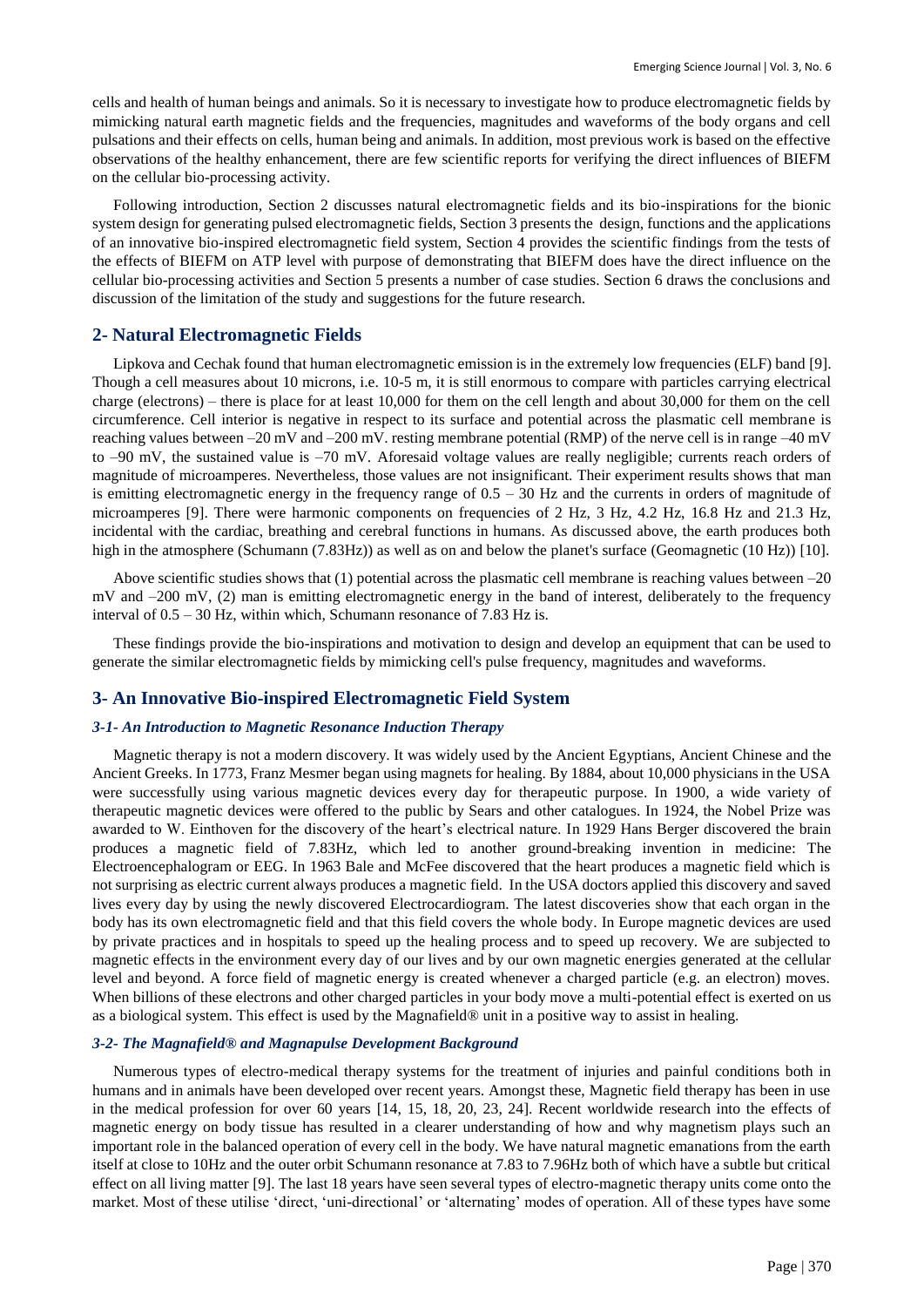benefit and have been used by clinics, hospitals and in the home. But there are various issues associated with most of the existing units: some of them employ high frequency and amplitude signals, so that these kinds of units can only use a short time a day; some of them use man-made signals so that the effectiveness of the units vary significantly. It is difficult for the users to use them in reliable and safe way;

Magnafield® and Magnapulse, a technology with extensive research and testing behind them, is one of the most advanced and effective units available. It has been successfully used in many situations and in many different countries.

## *3-3- System Design of the Magnafield®*

The Magnafield® was designed and developed by mimicking natural electromagnetic fields, as discussed in Section 2. The Magnafield mainly consists of (1) computer micro-processor for control the system, (2) signal generation unit that can produce bio-inspired electromagnetic fields in mV and mA with frequency range of 0.5Hz – 18Hz. There is one specific frequency at 7.83 Hz to mimic Schumann resonance and (3) output coil. The system specifications is listed in Table 1. Figure 1 shows the approximate shape of the predominant enclosed electromagnetic fields from Magnafield**®**  when the frequency is at 12Hz.

| Model                         | <b>MF2200</b>                              | <b>Induction</b>       | $0.4mV \& 0.2\mu T$                                     |  |  |
|-------------------------------|--------------------------------------------|------------------------|---------------------------------------------------------|--|--|
| Input                         | $120V/240V$ AC +/- 10% ; 50/60Hz @ 0.1 Amp | <b>Induced Current</b> | In the micro Ampere range                               |  |  |
| Fuse                          | 2 x 20mm 5 Amp M205 Time Delay             | Frequencies            | 11 selectable in the range $0.5\text{Hz} - 18\text{Hz}$ |  |  |
| Output                        | Pulsed 18V AC (13V rms)                    | Timers                 | 20 minute standard duration                             |  |  |
| Power                         | 10W pulsed, driving output coil            |                        | 20 minutes on followed by 20 minutes off then repeated  |  |  |
| <b>Biological</b><br>waveform | Eectroencephalograph                       | Repeat Mode            | until switched off.                                     |  |  |





**Figure 1. The approximate shape of the predominant enclosed electromagnetic fields when the frequency is at 12Hz.**

The strength of the bio-inspired electromagnetic fields is listed in Table 2.

| <b>Frequency</b>                                       | $0.5$ Hz     | 8Hz          | 12Hz         | Range |
|--------------------------------------------------------|--------------|--------------|--------------|-------|
|                                                        | $0.05\mu$ T  | $0.07\mu$ T  | $0.10\mu$ T  | 50cm  |
|                                                        | $0.04\mu$ T  | $0.06\mu$ T  | $0.03\mu$ T  | 100cm |
| The strength of bio-inspired<br>electromagnetic fields | $0.025\mu$ T | $0.028\mu$ T | $0.025\mu$ T | 150cm |
|                                                        | $0.010\mu$ T | $0.015\mu$ T | $0.020\mu$ T | 200cm |
|                                                        | $0.006\mu$ T | $0.008\mu$ T | $0.012\mu$ T | 250cm |

**Table 2. The strength of the signals.**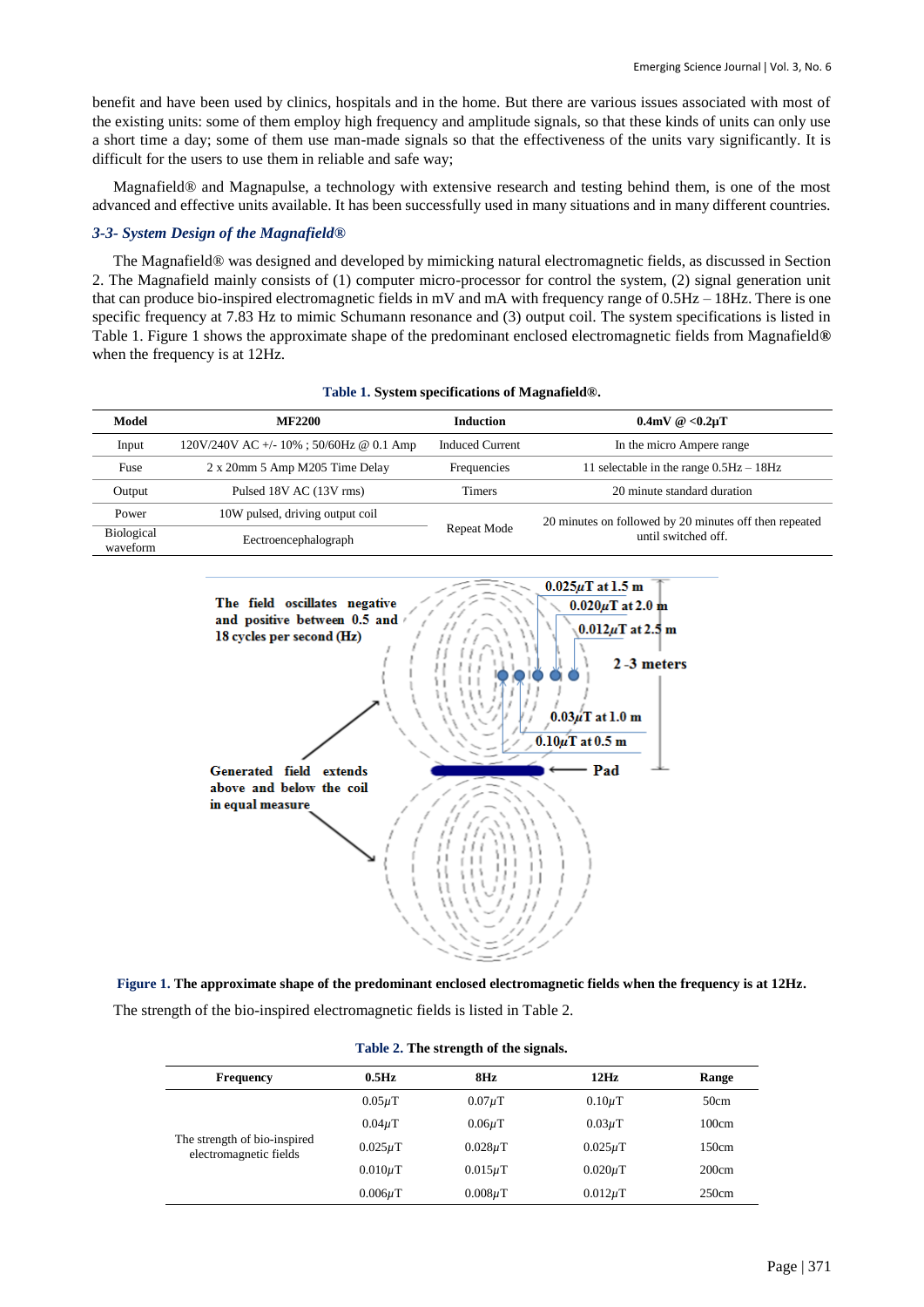## *3-4- Observed Magnafield® Effects*

Magnafield® successfully uses extremely low frequency, low power multiple form pulses. The oscillating electromagnetic forces work in conjunction with a group of specific harmonics which are introduced through the body subjecting nerve and other cell tissue to changing electrical potentials which induce an analgesic effect and promote the healing of damaged tissue. The main effect of Magnafield® is at the cellular level.

The general effects of the Magnafield® are:

- Ionic transfer calcium, potassium, and sodium balanced may be restored (Essential for normal cell function  $\&$ health);
- Protein synthesis may be increased and absorption rate can be increased (Cellular uptake providing healthy tissue and muscle elasticity);
- Acid/alkaline pH balance may be improved, particularly if too acidic (May assist with digestion; also helps with some arthritic conditions);
- Inflammation, swelling and pain may be reduced at 0.05Hz to 3Hz (Temporary Relief) (Important phase prior to promotion of the healing process);
- Cell regeneration and healing may be assisted: Oxygen transport and cellular uptake improved at 5Hz, 8Hz and 10Hz (Helps to promote good health);
- Blood flow, peripheral circulation may be enhanced (Especially at 12-15Hz) (May improve peripheral circulation, healing rate and reduce risk of more serious injury);
- Phagocyte cell production, T-cell and auto-immune system stimulation (0.5, 4 and 8Hz) (For health maintenance and improvement);
- Endorphin, encephalin, serotonin and nor-adrenaline release for pain inhibition (Stimulating the body's own natural pain inhibitors – temporary relief);
- Synchronisation of dominant brain waves (0.5, 1 and 10Hz) (Assists with co-ordination and balance).

Another distinctive feature Magnafield® is its 'Repeat Function'. Magnafield® is the only electromagnetic field equipment that can be applied repeatedly and continuously without stop. Apart from single treatments in some clinical situations it is advisable to have repetitive multiple applications. The Magnafield® will do this automatically. The Magnafield® will automatically operate for 20 minutes (the timer display will count down). At the end of the 20 minute treatment period, the Magnafield® unit will stop for 20 minutes resuming treatment at the end of the rest interval. This cycle of 20 minutes on and 20 minutes off will continue until the unit is stopped.

#### *3-5- Frequency – the Key to Effective Treatment*

It is recognised that the specific nature of the electromagnetic signals natural to the normal operation of the body. These are characterised by ultra-low frequency, low power, oscillating signals with a group of associated, specific harmonics.

In addressing any condition with the Magnafield® the frequency selection is the most important factor. In general, the following is a guide to the possible effects at various frequencies.

Generally under 10Hz: There can be a mild vaso-constrictive effect, increased lymph drainage effect, blood flow, inflammation, metabolism reduced or lowered;

**At 10Hz:** Stabilising (re-balancing effect) liver function may be assisted;

**Over 10Hz:** Mild vaso-dilative effect, assisted blood flow increase and cellular activity and metabolism increase.

Some specific frequencies are reported to have the following effects as listed in Table 3.

| <b>Frequency</b>            | <b>Effects</b>                                                                                                                                                                                                                                     |
|-----------------------------|----------------------------------------------------------------------------------------------------------------------------------------------------------------------------------------------------------------------------------------------------|
| $0.5\text{Hz} - 4\text{Hz}$ | Sedating, relaxing and calming effect; assists with deeper sleep. Reduction of bruising, bleeding. Lymph drainage (micro-<br>muscular movement), best at 3Hz or 1Hz, pain relief (temporary).                                                      |
| $0.5\text{Hz} - 1\text{Hz}$ | Pain relief (Temporary) – natural opiates released; lymphatic's assisted. Reported mitosis reduction or inhibition of rogue cell<br>activity, oxygen absorption. • Balancing sodium-potassium cellular exchange; improved neurological signalling. |
| 2Hz                         | Promotes phagocyte and T-cell production. • Reported stimulation of the immune system (Thymus).                                                                                                                                                    |
| 3Hz                         | Assist lymph drainage; also good for sleep where 0.5Hz is not benefitting.                                                                                                                                                                         |

**Table 3. The effect of Magnafield® at some specific frequencies.**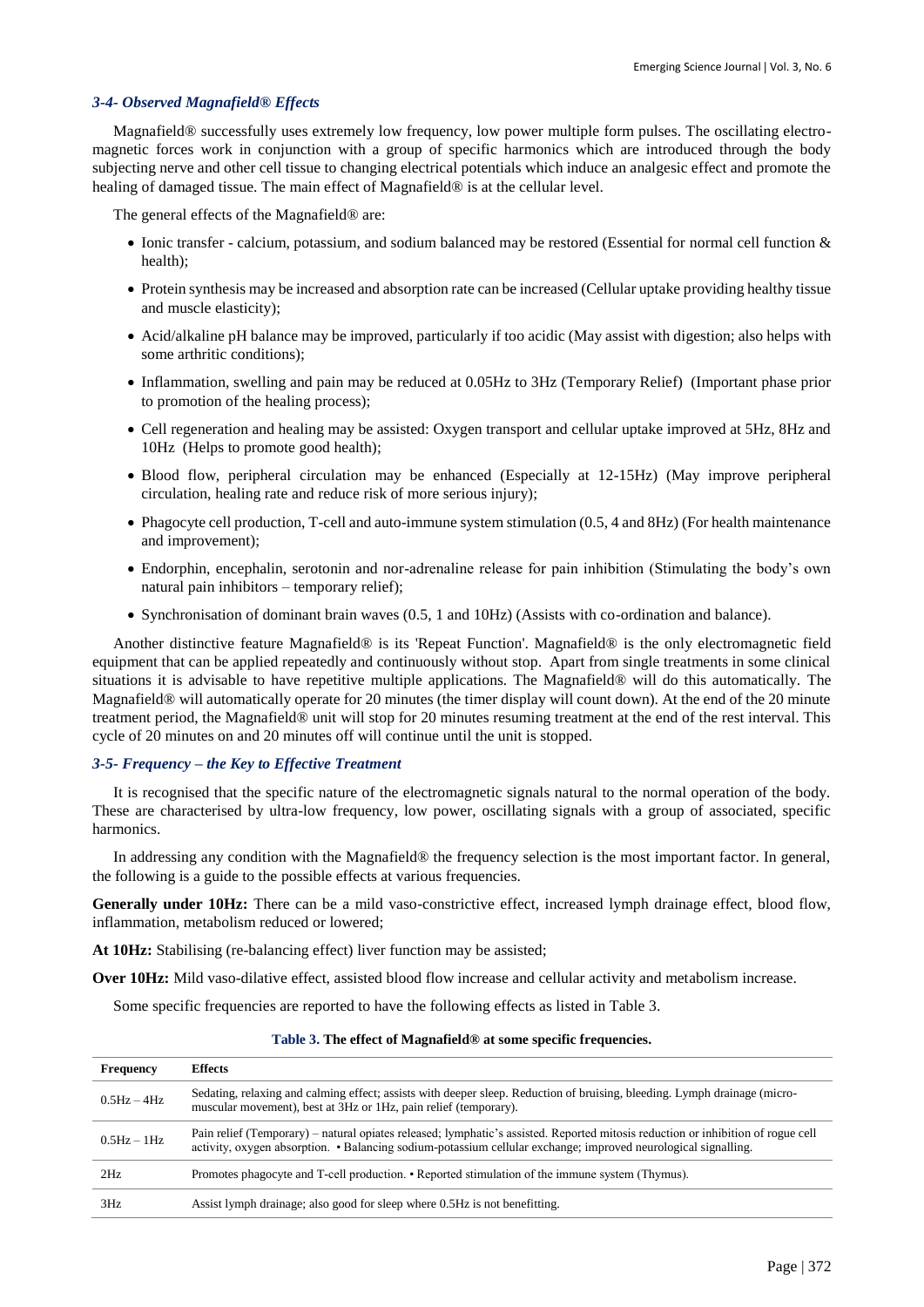| 4Hz           | Pain modulation (temporary relief) if 0.5Hz or 1Hz are not helping.                                                                                          |
|---------------|--------------------------------------------------------------------------------------------------------------------------------------------------------------|
| 5Hz           | Increased DNA synthesis; cellular signalling; repair and healing.                                                                                            |
| 8Hz           | Muscle tissue repair; muscle tone; nerve regeneration. • Stimulation of ATP production. • Recharging and balancing of ionic<br>and cell membrane potentials. |
| 10Hz          | General re-balancing of cellular activity; improved oxygen uptake; assists liver function.                                                                   |
| $12Hz - 15Hz$ | May assist in peripheral circulation; Increased blood flow through vasculature relaxation; more oxygen and nutrients available.                              |
| 18Hz          | Increased metabolic rate; pre-sport or pre-exercise (for generally healthy people).                                                                          |

In addition, it should be pointed out that the Magnafield® unit incorporates the preceding properties in its induced field. The Magnafield® unit was the first to reflect the added benefits gained at 1Hz – 5Hz. The unit had another world first with the introduction and successful utilisation of 0.5Hz oscillating pulses. The 0.5Hz pulsed frequency is a special feature of the Magnafield®. This lower frequency offers the greater benefits of low frequency biological and bioenergetic electromagnetic induction.

All 11 frequencies promote tissue repair and there are no known or reported side effects of the Magnafield®.

In summary, the Magnafield® operates at the cellular level and beyond in an effort to assist the body to heal itself from the inside. Individual disease states and conditions are not normally subject to this approach. The intent is to make every cell of your body a healthy cell and by doing so equip your own body with the means to combat disease. In Section 4, the tests have been carried out to investigate the effects of BIEFM on human ATP levels with purpose of proving that BIEMF do have the direct influence on cellular level's bio-processing activities.

# **4- ATP Tests**

## *4-1- ATP and its Generations*

All cells in the body need Calcium, Oxygen, Glucose, Potassium and Magnesium etc., to correctly function. Calcium, Oxygen and Glucose are essential for the production of ATP (Adenosine Triphosphate). ATP is the basic 'fuel' needed to drive the mitochondria that are the cells' main energy producers. So it is vital that cells are able to produce enough ATP.

Mitochondria produce energy for the cell. Mitochondria are self-replicating organelles. Cellular respiration occurs in the cell mitochondria. This set of metabolic reactions and processes converts biochemical energy from nutrients (by [oxidative phosphorylation,](https://en.wikipedia.org/wiki/Oxidative_phosphorylation) using oxygen to release energy stored in cellular nutrients, typically pertaining to [glucose,](https://en.wikipedia.org/wiki/Glucose) into (ATP), and then release waste products. Nutrients that are commonly used by animal and plant cells in respiration include sugar, amino acids and fatty acids, and the most common oxidizing agent (electron acceptor) is molecular oxygen (O2). It is theoretically believed that 38 ATP molecules can be made per oxidised glucose molecule during cellular respiration (2 from glycolysis, 2 from the Krebs cycle, and about 34 from the electron transport system ). However, this maximum yield is never quite reached because of losses due to leaky membranes as well as the cost of moving pyruvate and ADP into the mitochondrial matrix, and current estimates range around 29 to 30 ATP per glucose [25].

ATP is produced and consumed in cells as a coenzyme often called the "molecular unit of currency" of intracellular energy transfer [26]. ATP transports chemical energy within cells for metabolism. ATP is generated through photophosphorylation, aerobic respiration, and fermentation. ATP is used by enzymes and structural proteins in many cellular processes such as biosynthetic reactions, motility and cell division. One molecule of ATP contains three phosphate groups and is produced by a wide variety of enzymes including ATP synthase from adenosine diphosphate (ADP) or adenosine monophosphate (AMP) and various phosphate group donors. There are three main ATP biosynthesis mechanisms:1) substrate-level phosphorylation, 2) oxidative phosphorylation in cellular respiration and 3) photophosphorylation in photosynthesis.

ATP is consumed in metabolic processes as an energy source and converted back into its precursors. So, ATP is continuously reproduced. *At any one time, the human body contains just 250g of ATP, about the same amount of energy of a single AA battery.* The amount of ATP used by a person is about our own body weight each day [27].

From the above discussion, it can be seen that the production of ATP is cellular level bio-processing activity. So if it can be verify that BIEFM have the direct influence on ATP production of humans, then it can be inferred that BIEFM have direct influence on cell's ATP activity and then to prove BIEFM have the influence on cells' bio-processing activities, or cells' biological functions.

There has been a lot of research on ATP [28-30]. However, as far as the authors are aware, there have been limited researches on the effects of electromagnetic fields on ATP, especially, the effects of bio-inspired electromagnetic fields.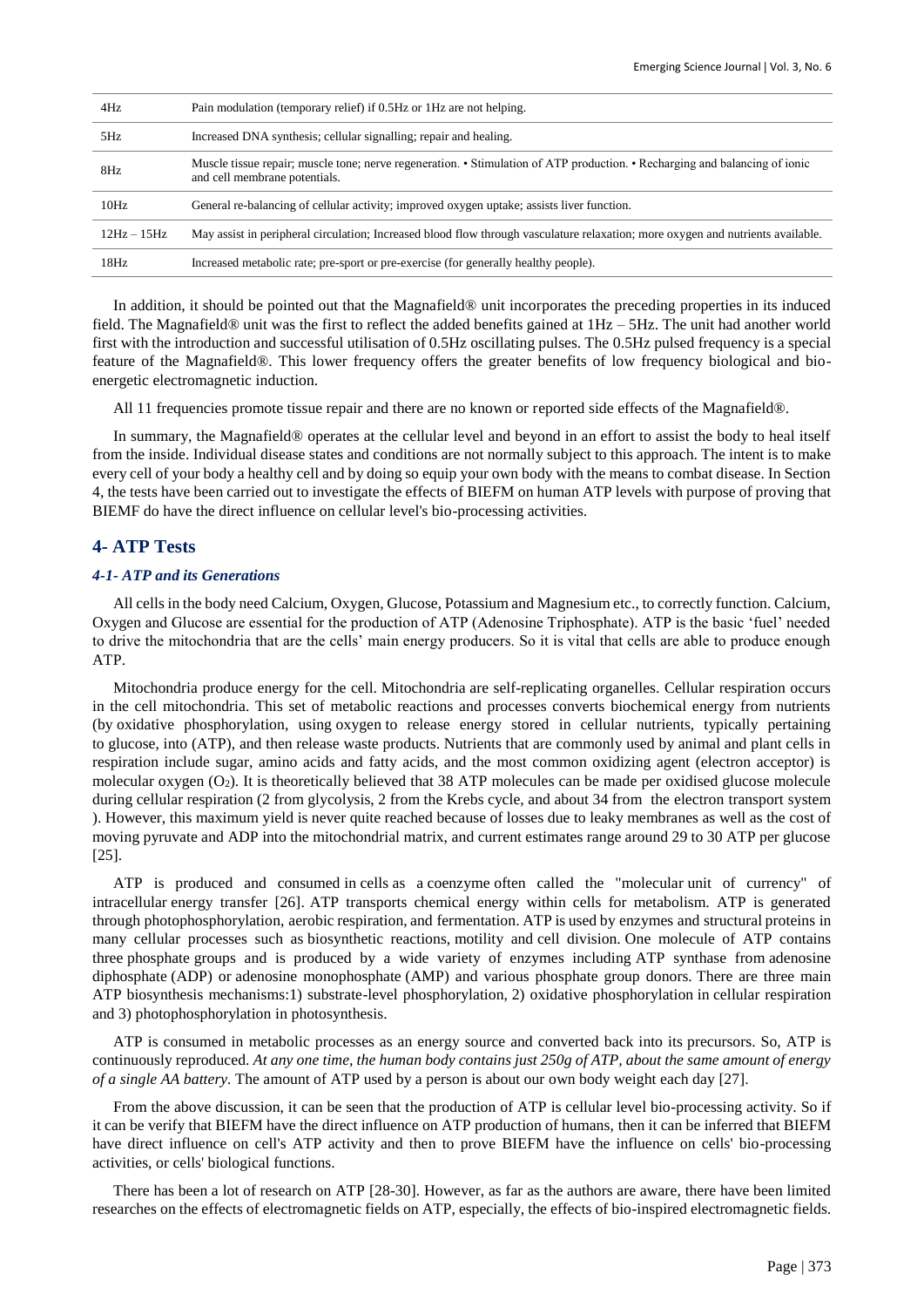In this section, equipment for measuring ATP for hygiene monitoring is employed to measure ATP of a number of people with and without electromagnetic fields to determine how electromagnetic fields influence ATP levels in people.

## *4-2- Tests*

To investigate the effects of bio-inspired electromagnetic fields on ATP, some tests have been done. Magnafield® was used to generate bio-inspired electromagnetic signals, as shown in Figure 2. Neogen's AccuPoint Advanced ATP Hygiene Monitoring System and AccuPoint Advanced Surface Samplers were used to measure ATP. This is a handheld device that accurately detects ATP, as shown in Figure 3.



**Figure 2. Magnafield® for generating bio-inspired electromagnetic signals.**



**Figure 3. Neogen's The AccuPoint Advanced ATP Hygiene Monitoring System and AccuPoint Advanced Surface Samplers for measuring ATP.**

16 people have been invited to join the Test. 8 People are from UK and 8 from China. The age of people is from 15 to 67. There are 14 males and 2 females. They are generally considered as healthy. The disciplines of the people from UK are different from those from China. The people from UK are mainly in sport related discipline while those from China are relatively young students. The other details of the people are listed in Tables 4 and 5. For each people, two times of ATP tests have been carried out. The first time was about 0.5 to 4 hours after diner. The second time test was about 20 minutes after the first time, during this period, the people stay in the bio-inspired electromagnetic fields.

## *4-3- Test Results*

The Test results are listed in Tables 4 and 5. Table 4 lists the results for the people from UK and Table 5 for the people from China. In the table, *L1* of Column 5 and *L<sup>2</sup>* of Column 6 are the ATP readings for the first time test and the second time, respectively. *δL=100\*(L2-L1)/L<sup>1</sup>* of Column 7 is ATP % increase.

Figures 4 and 5 shows the distribution of ATP % increase for the two groups with Figure 4 for British group and Figure 5 for Chinese group.

| People          | Gender | D.O.B.     | <b>Discipline</b> | $L_I$ (RLU's) | $L_2(RLU's)$ | $\delta L = 100^{\circ} (L_2 - L_1)/L_1$ | Date     |
|-----------------|--------|------------|-------------------|---------------|--------------|------------------------------------------|----------|
| No <sub>1</sub> | F      | 07/07/1995 | <b>DANCE</b>      | 441           | 957          | 117                                      | 26/03/16 |
| No <sub>2</sub> | M      | 20/01/1983 | <b>BOXING</b>     | 192           | 245          | 28                                       | 26/03/16 |
| No <sub>3</sub> | M      | 18/10/1996 | <b>BOXING</b>     | 184           | 842          | 357                                      | 26/03/16 |
| No <sub>4</sub> | M      | 02/12/1996 | <b>BOXING</b>     | 131           | 899          | 586                                      | 26/03/16 |

**Table 4. The Test results of ATP test for the ten people from UK.**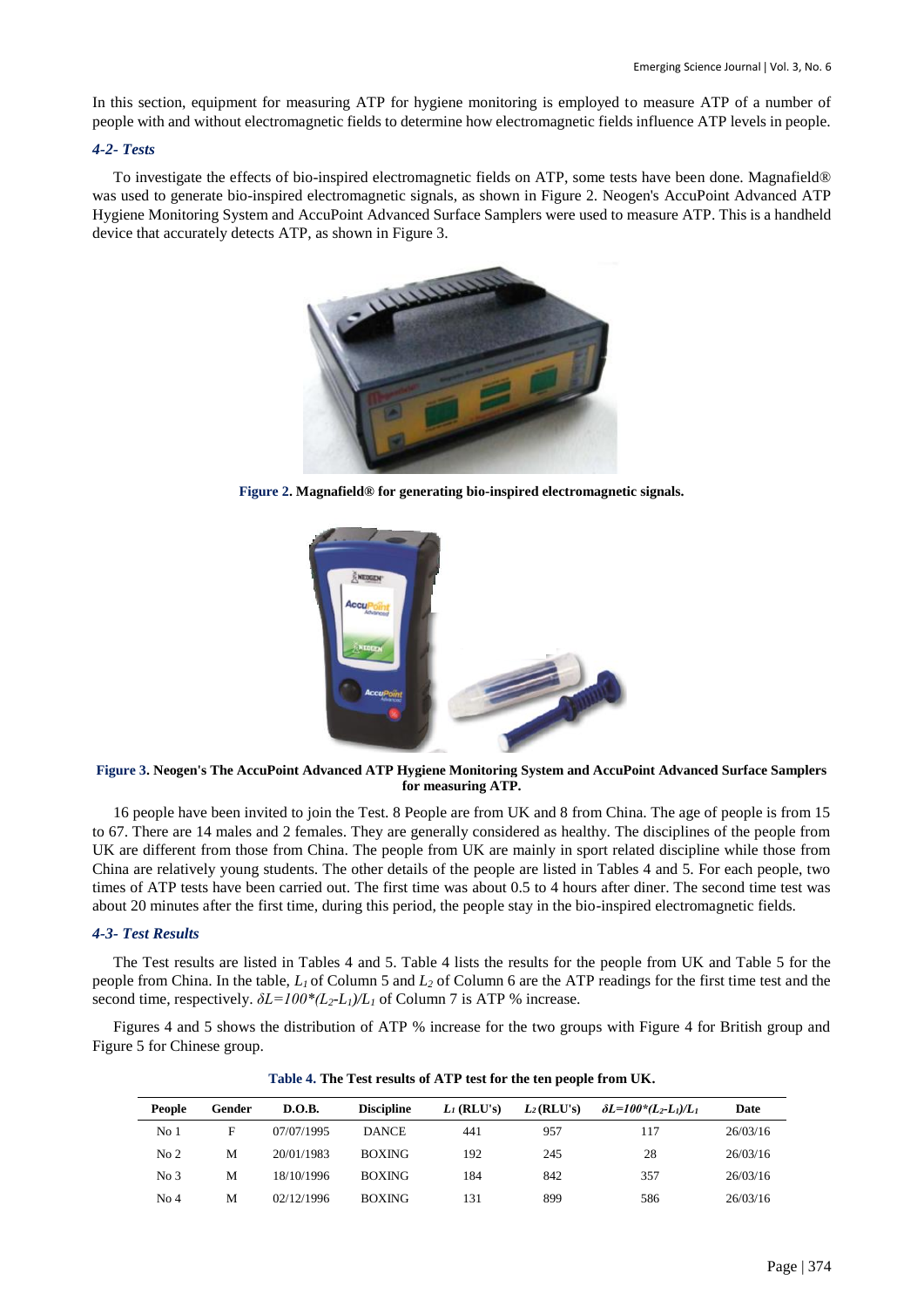| No <sub>5</sub> | М | 08/08/2001 | <b>BOXING</b> | 437 | 3213 | 635 | 26/03/16 |
|-----------------|---|------------|---------------|-----|------|-----|----------|
| No <sub>6</sub> | M | 14/03/1996 | <b>BOXING</b> | 595 | 998  | 68  | 26/03/16 |
| No 7            | М | 16/03/1963 | <b>BOXING</b> | 772 | 882  | 14  | 26/03/16 |
| No 8            | M | 13/01/1948 | GOL F         | 391 | 873  | 123 | 26/03/16 |

# **Table 5. The Test results of ATP test for the ten people from China.**

| <b>People</b>   | Gender | D.O.B.     | <b>Dinner time</b> | <b>Test time</b> | Time after dinner<br>(minutes) | Lı   | $L_2$ | $\delta L = 100^{\circ} (L_2 - L_1)/L_1$ | <b>Date</b> |
|-----------------|--------|------------|--------------------|------------------|--------------------------------|------|-------|------------------------------------------|-------------|
| No <sub>1</sub> | M      | 30/08/1991 | 08:25              | 10:10            | 105                            | 1253 | 1751  | 40                                       | 03/03/16    |
| No <sub>2</sub> | M      | 21/08/1989 | 11:35              | 15:00            | 205                            | 974  | 1043  | ⇁                                        | 12/03/16    |
| No <sub>3</sub> | M      | 25/03/1993 | 11:35              | 16:00            | 265                            | 328  | 538   | 64                                       | 12/03/16    |
| No <sub>4</sub> | M      | 27/11/1992 | 08:00              | 09:35            | 95                             | 146  | 281   | 92                                       | 13/03/16    |
| No <sub>5</sub> | M      | 12/12/1993 | 11:00              | 15:50            | 290                            | 268  | 525   | 96                                       | 13/03/16    |
| No <sub>6</sub> | M      | 24/04/1992 | 19:00              | 20:20            | 200                            | 412  | 690   | 67                                       | 13/03/16    |
| No 7            | F      | 01/10/1992 | 08:20              | 09:35            | 75                             | 174  | 869   | 399                                      | 30/03/16    |
| No 8            | M      | 16/08/1992 | 11:30              | 14:05            | 155                            | 768  | 1710  | 123                                      | 30/03/16    |



**Figure 4. The distribution of ATP% increase for British group.**



**Figure 5. The distribution of ATP% increase for Chinese group.**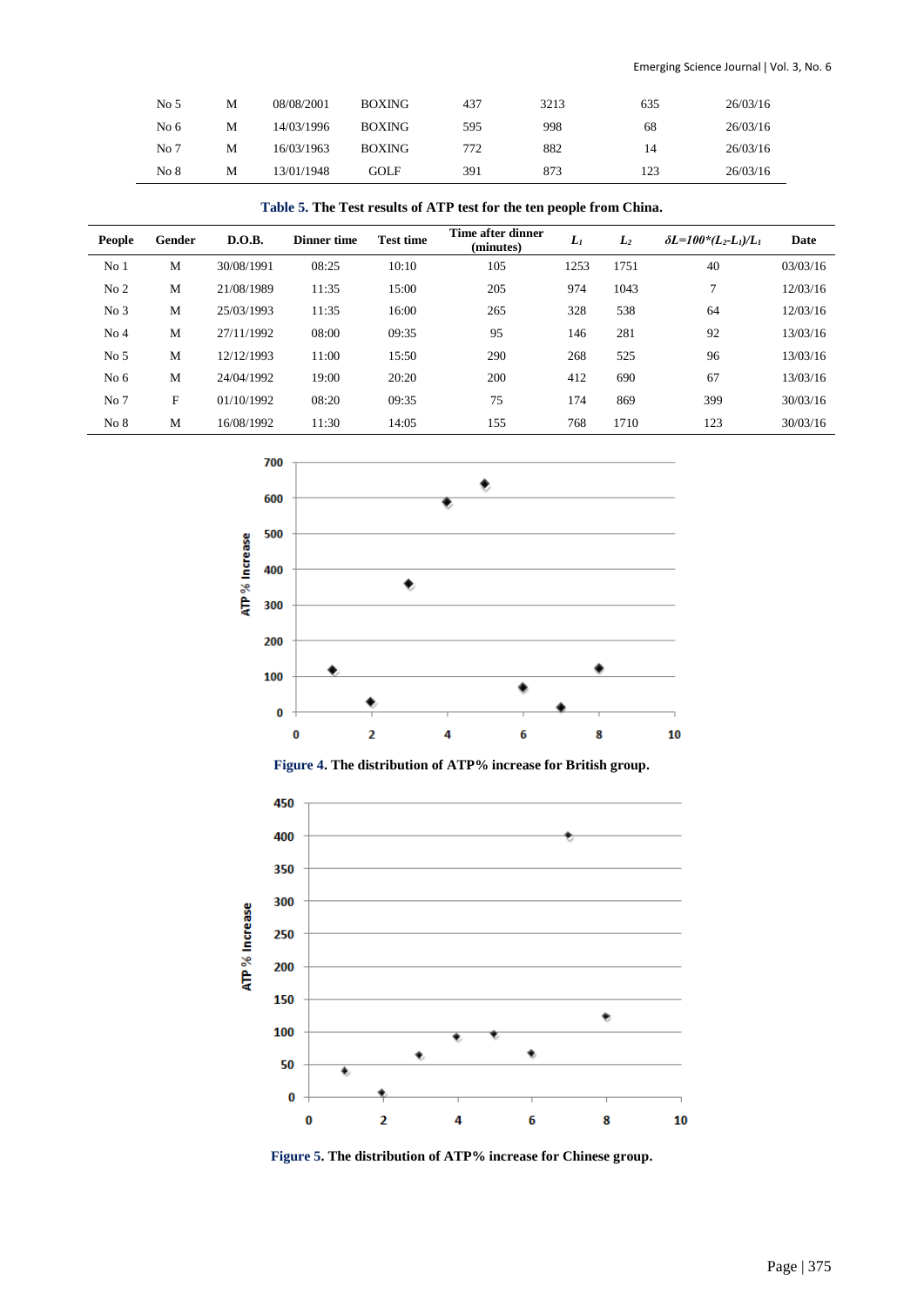## *4-4- Analysis and Findings*

From the test results, it can be seen that:

- 1) Most people's ATP levels have been significantly increased (up to 600% increase) after they stayed in the bioinspired pulsed electromagnetic field about 20 minutes. The averages of ATP% increase are 241% for British group and 111% for Chinese group. From Figures 4 and 5, it can observed that more people's ATP% increases are around 100%. That experimentally verifies that the BIPEF do have the significant effects on people's ATP levels. As discussed in Section 4.1, the cellular biosynthesis processes of those people in the BIPEF have been clearly influenced with the positive enhancement.
- 2) The influences of BIPEF on ATP vary a lot for different people, from as little as 7% to as large as 635%. This is a very interesting phenomenon. The reasons for this occurrence are possibly that:
	- (a) The sensitivity of people with different conditions to the BIPEF cannot be the same. It can be reasonably believed that age, health condition, test time from dinner and food quality etc., can all be the factors that are related to the people's sensitivity.
	- (b)Though the Accupoint ATP monitoring system is one of the most accurate in the world, it is designed specifically to test levels of ATP in samples from any source. The issue facing researchers is not one of equipment accuracy but rather one of sample regularity. Once that issue is resolved then we should see far more accurate readings. There is no question that positive differences are seen using BIPEF it is the accuracy and consistency of sampling that must be addressed. This research is mainly for investigating if there are any influences of the BIPEF on people's ATP, the how accurate the test results are not vital to our findings.
	- (c) It is believed that this is the first time to study the influences of the BIPEF on people's ATP, so the persons who carried out the test are not experienced to accurately use the AccuPoint Advanced Surface Samplers to collect the test sample. In addition, there are not previous researches on where and how to collect the test samples. When use Neogen's the AccuPoint Advanced ATP Hygiene Monitoring System to test ATP, the amount of the collected sample is very important to obtain consistency of results. After discussions with the experts from Neogen, it was decided that the test samples are collected from the roof of the mouth. From our test practices, it was found that it is very difficult to control the amount of sample collected for different people since the amount of saliva in their mouths are different. To minimise the test errors, the people were asked to rinse their mouth before the test.
	- d) From Table 5, it can be noticed that though there is not a strong correlation between the datasets of Columns 6 and 9, it is very reasonably convinced that the duration time from dinner to the test seems to plays a considerable role in ATP increase. For example, from Chinese group, the biggest ATP% increase was with the person who has shortest duration time (75 minutes via 399%). These findings conform to the theory of ATP generation, as discussed in Section 1.
	- e) From Table 4, it can be noticed that No.5 (youngest, at 15 years old) has the biggest ATP% increase (635%). Though it cannot be proved that the test results are very accurate, it is comfortable to conclude that age plays a role as well in ATP increase. It is possible that the cells are more active and hence more sensitive to the external excites of the BIPEF.
- 3) The results of ATP tests have shown that BIEMF do have influences on cellular bio-processing activity.

# **5- Experiments of Effectiveness of Bio-inspired Electromagnetic Field System for Health Enhancement - Magnafield® - Case Studies**

This section presents a number of case studies to experimentally validate the effectiveness and efficiency of this innovative bio-inspired. the case studies include: (1) human health enhancement and illness treatment, (2) pet health enhancement, (3) reduction or elimination of jet lag.

## *5-1- Human Health Enhancement and Illness Treatment*

## *5-1-1- Case 1*

**Name**: Wendy Pearson; **Age**: 56 years old; **Gende**r: Female; **Healthy Problem**: Psoriasis of the hands.

**Effectiveness**: In her own words: 'I have suffered from this condition for more than 40 years, as shown in Figure 6A. The images tell a better story than I can. I used the Magnapulse on an 8Hz setting for 4 months and the results can be seen, as shown in Figure 6B. My condition has almost cleared up completely which is nothing short of a miracle'.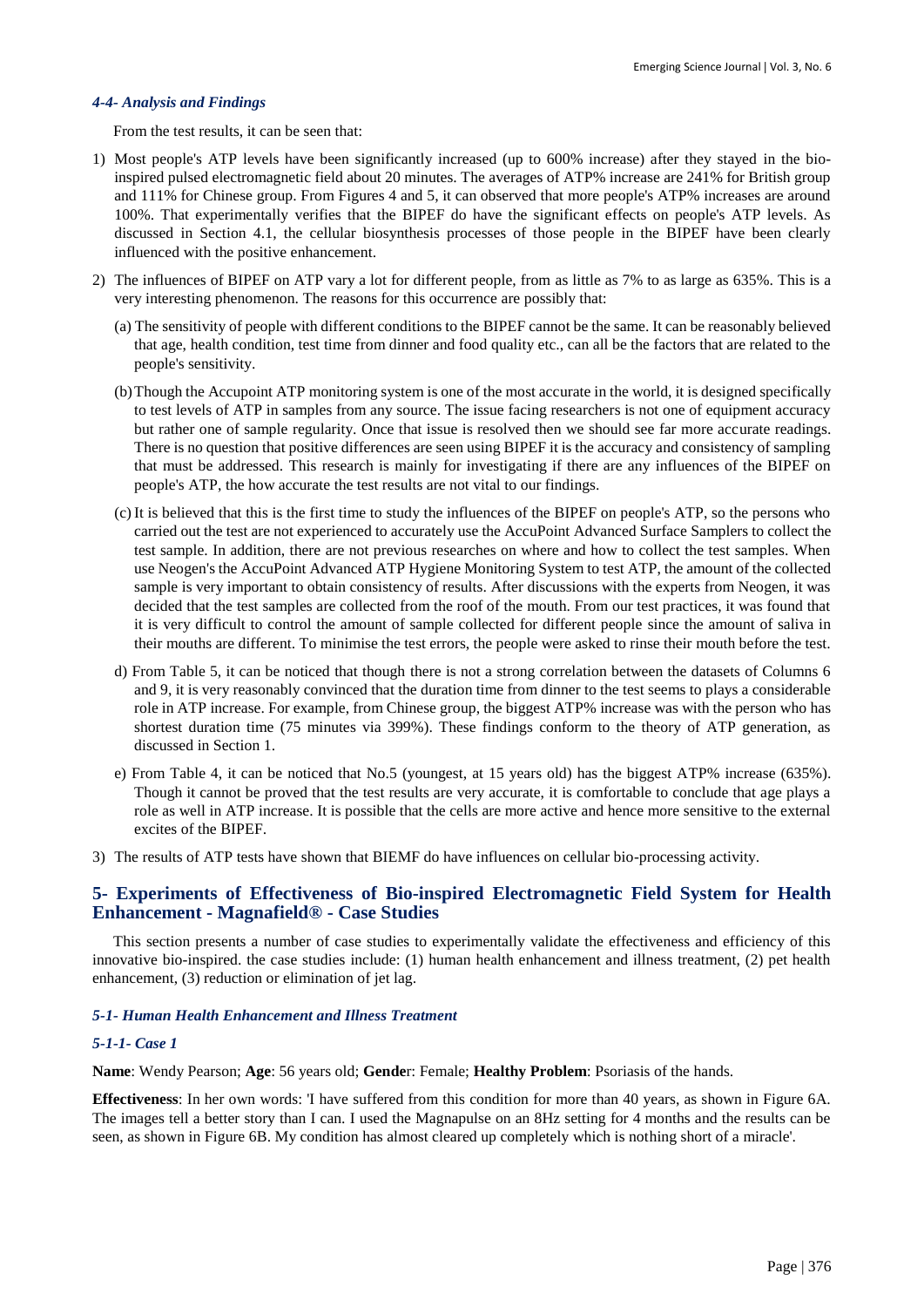

**Figure 6. The hands' conditions before and after using the Magnapulse on an 8Hz setting.**

# *5-1-2- Case 2*

**Name**: Maureen Loseby; **Age**: 63 years old; **Gende**r: Female; **Healthy Problem**: Chronic back pain for the last 20 years.

**Effectiveness**: Maureen was on strong pain killers in order for her to manage the severe back pain condition she had. As a public house landlady her duties were varied and many including standing for long periods of time behind her bar. Strong pain killers were the only method that helped her control the severe back pain she had to endure.

Maureen began using a Magnapulse at settings 8Hz and 16Hz depending on the severity of her pain. Within two days she had stopped taking pain killing drugs and her pain had diminished to the point where she was able to move freely in little or no discomfort. In her own words:

## *"I have no idea how the unit works, I only know that it does. You have given me my life back and made an old lady very happy"*

Maureen started using the unit 6 months ago and is still pain free today.

## *5-1-3- Case 3*

**Name**: Jim Turner; **Age**: 48; **Gende**r: Male; **Healthy Problem**: The fast growing face cancer.

**Effectiveness**: Jim Turner, from San Antonio Texas, is a New York Times Best Selling Author of detective stories. He writes as James Houston Turner. He used to live in Adelaide, but went back to the US about 4 years ago.

In 1991 Jim was diagnosed with a fast growing face cancer. Doctors operated and removed part of his face, neck and shoulder. He came to Magnacare in very poor condition and started using a Magnafield. When he returned to Texas he took the smaller Magnapulse with him as well. On the morning of his departure back to the United States he made this comment:

"You don't beat cancer fighting hard … you beat it fighting smart.

Here I am on my 24<sup>th</sup> anniversary of the diagnosis that originally gave me 18 months to live. Some of you have stood by me all the way, especially my gorgeous wife Wendy. Thanks must also go to Magnacare and their amazing products the Magnafield and Magnapulse … they seriously help!!"

Jim has a zero wheat and sugar diet. He eats a lot of fresh vegetables and very little meat.

## *5-1-4- Case 4*

**Name**: April Steiner Bennet; **Gende**r: Female; **Healthy Problem**: tibia bone broken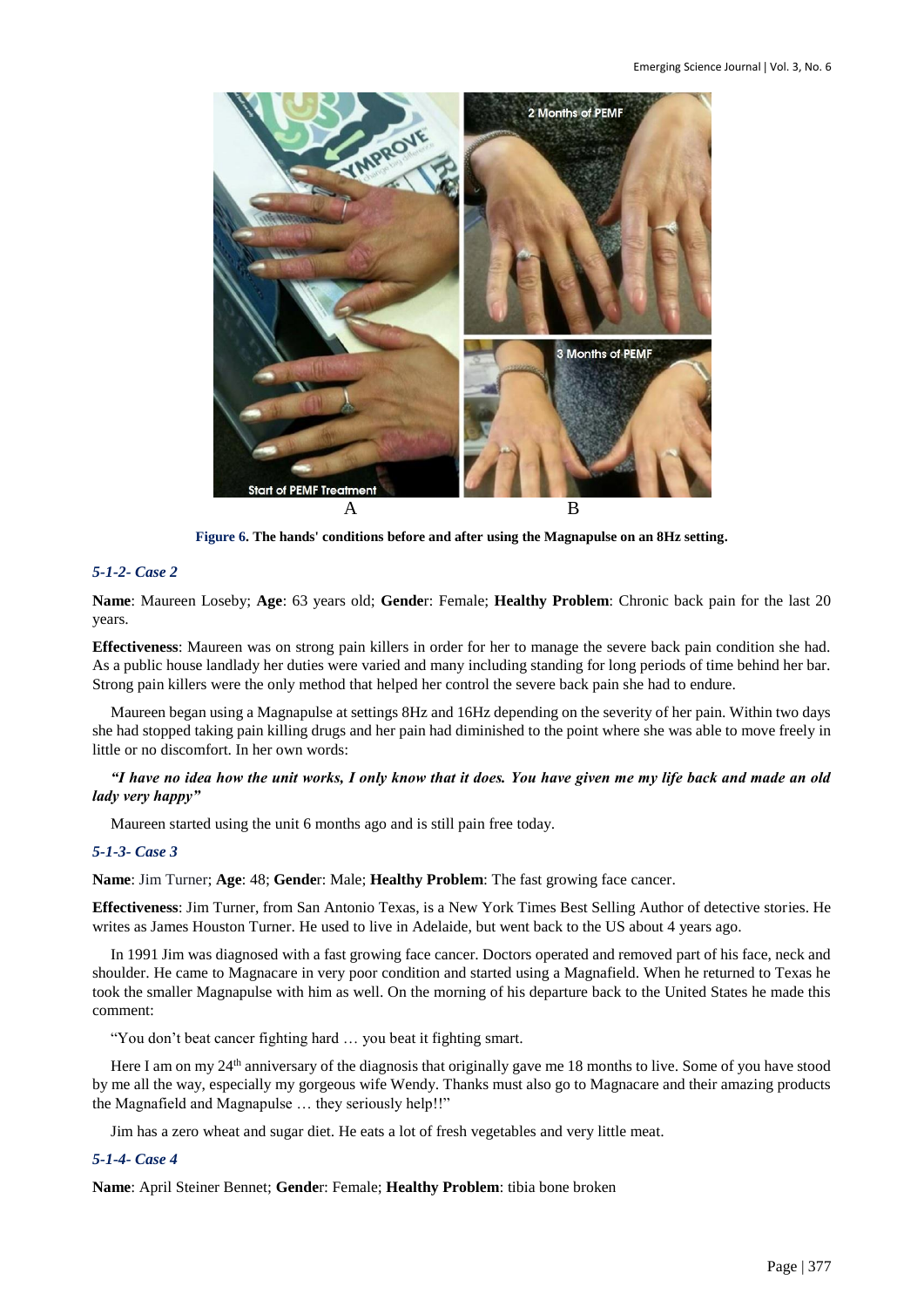**Effectiveness**: 'The Magna Pulse should be called magic pulse! With x-ray documentation on my tibia showing the stress fracture, in October, 2017, had now turned into an inflamed crack/separation in the bone, My Personal Trainer was really concerned I was weeks away from a broken leg. I found MagnaPulse and Professor Michael Clark a couple weeks after that and immediately started using it. 5 weeks later, the crack was filling in! I thought my mind was playing tricks, knowing how badly I was praying that I had found the right healing element. But it was not, and 12 weeks from day one of MagnaPulse, It's almost unrecognizable on an x-ray!

I am incredibly grateful for this biomedical technology! There is no doubt in my mind, without MagnaPulse, I would still have a crack in the tibia, be seeking surgery and never be unable to run, jump and bounce around in the same capacity again. It has given me hope for maybe another Olympic Trials but more, it is a tool I will have in my back pocket for any ailments I might encounter in my life'.

## *5-1-5- Case 5*

## **Name**: LAURIE TRAPP; **Gende**r: Female; **Healthy Problem**: a tibia plateau fracture

**Effectiveness**: "I suffered a bad tibia plateau fracture while mountain biking in early August 2016. I also had cartilage damage from the accident - a quarter-sized flap of cartilage lifted off the tibia surface at the knee (this was over the area that was smashed). My surgeon used a plate and 6 screws, along with cement, to fix it. He said from the beginning that he had never taken hardware out before 8 months of healing. I used the Magnapulse faithfully as much as I could every day (just strapped it onto my leg and left it on 24/7). I had my x-rays and check-ups monthly, and in November my surgeon told me "I can't believe I am saying this, but you can have your hardware out in December, your leg looks THAT good!" My hardware was removed in mid-December 2016, at 4 months, and I have returned to all my previous activities with no restrictions *(at a point when most patients are just barely walking again)*. This rapid recovery was such a blessing to me - I am a chiropractor, and it is such a physical job! But this was the best news of all - when I had my December surgery to remove the hardware, my doctor got a good look at everything. He saw that the loose flap of cartilage had reattached itself and was perfectly healthy - a miracle in itself! Thank you Professor Clark!"

## *5-1-6- Analysis*

The case studies presented above were chosen specifically because of the differences in conditions and give good examples of the wide range of issues that BIEMF can deal with successfully. These case studies also highlight the important fact that BPEMF is not condition specific. BPEMF based on natural ULF's and ULP reinvigorates the poor condition of cells encountered and by rectifying and enhancing that poor condition helps the body to better combat the root cause of the problem. Because the action of BPEMF is based on natural frequencies and power levels no harm is done. If humans walked bare foot on the natural earth (Grass) they would receive earth based natural frequencies with no harmful effects. BPEMF is no different because it mimics natural processes.

#### *5-2- Small Animal Health Enhancement and Illness Treatment*

In this case study, the Magnafield has been used to help quick recovering post operation and reducing the symptoms due to brain tumors. The test was carried out by Dr Roger Clemmons, and Dr Simon Platt's team at Department of Small Animal Clinical Science, College of Veterinary Medicine, University of Florida.

Dr Roger Clemmons, Dr Simon Platt's team have been using the Magnafield for the three months on several types of clinical cases. To date, they have only used the BIEFM on dogs in the hospital. They have used the unit mostly in acute paraplegic dogs that have spinal cord injuries from herniated intervertebral discs. Because they only have one unit at this stage, and they receive between 2-6 cases of this problem per week, they have been using the Magnafield in the immediate post-operative period on 0.5 Hz - Repeat mode for at least 24 hours. The length of time will vary depending on how many other cases they have that may need this type of therapy. Their test results have shown that the Magnafield's pulsed electromagnetic field therapy (1) reduces post-operative pain and anxiety and eliminates the need for drug therapy which has the secondary effects that prolong recovery time, (2) has the positive benefits on spinal cord healing after treatment and help the dogs that had brain tumors become quiet, calm and would sleep.

#### In their own words:

'Typically dogs receive morphine for pain immediately post operatively with repeat morphine every 4-6 hours, as well as oral diazepam to reduce muscle spasms. With this type of drug therapy, dogs are sedated and disoriented for 12- 18 hours post operatively. Many dogs are still anxious and appear distressed even on this drug therapy'.

Although they can only at this point in time give our clinical observations, they have been impressed with the immediate post-operative recovery of dogs receiving the treatment with the Magnafield. In this study, they still often give one dose of morphine immediately post-operative, but no other drugs. Within 3-4 hours the dogs are awake and responsive and appear relaxed. They think BIEMF reduces post-operative pain and anxiety and eliminates the need for drug therapy which has the secondary effects that prolong recovery time.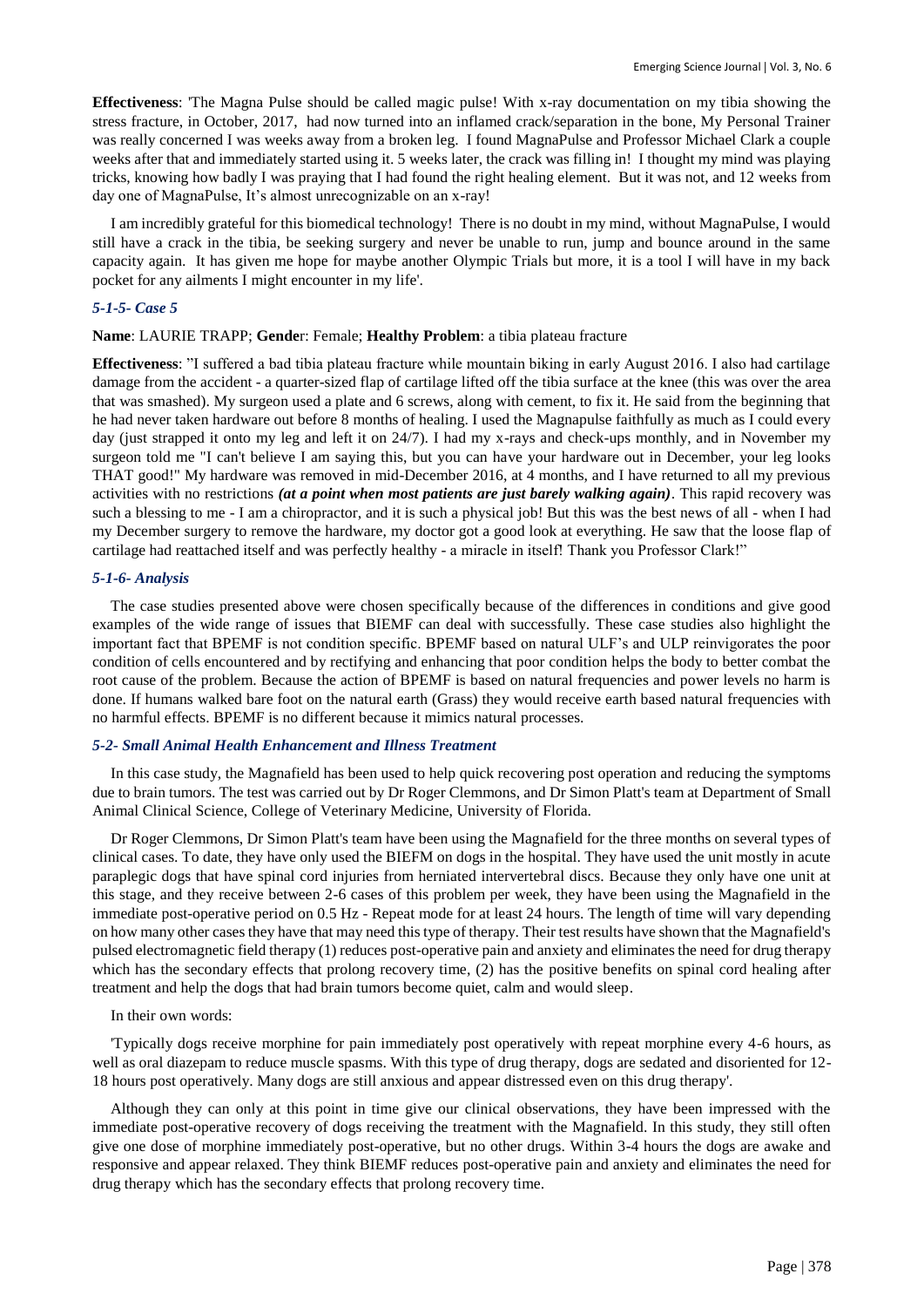They have used the Magnafield at 0.5Hz on Repeat mode, on two dogs that had brain tumors and were delerious, barking and hyperative. They were in the intensive care unit and were disturbing the other animals and staff. Normally, they would have had to sedate them heavily. With the Magnafield, they became quiet, calm and would sleep.

#### *5-3- Reduction or Elimination of Jet Lag*

#### *5-3-1- Introduction*

In this case, the Magnapulse has been used for the people on long flights. It has been found that the effects of 'Jet Lag' on long haul flights can be minimised substantially. The provision of the important 7- 8Hz bio-inspired pulsed electromagnetic field frequency at the same intensity and power levels found naturally will greatly minimise the effect of 'Jet Lag' if not combat it entirely. The devices have been tested successfully on flights from London to Honolulu, London to Auckland, London to Malé (Maldives) and from London to Hong Kong, Amsterdam to Beijing and Frankfurt to Shanghai both ways. On each occasion there was no or small reported 'Jet Lag' effect either way. The London-Honolulu and London – Hong Kong flights have been tested 3 times and Amsterdam - Beijing flights, six times, each time with no reported 'Jet Lag'.

#### *5-3-2- Analysis*

Ever since jet lag became a reported phenomenon at the end of long haul flights and in the days that followed, the causes were believed to have their origins in the time differences between embarkation and destination. The most accepted reason is the disruption of 'Circadian Rhythms'.

Circadian rhythms are physical, mental and behavioural changes that roughly follow a 24-hour cycle, responding primarily to light and darkness in an organism's environment. They are found in most living things, including animals, plants and many tiny microbes. The study of circadian rhythms is called chronobiology.

It believed that our biological clocks drive our circadian rhythms. The biological clocks that control circadian rhythms are groupings of interacting molecules in cells throughout the body. A "master clock" in the brain coordinates all the body clocks so that they are in synch. The 'Master Clock' that controls circadian rhythms consists of a group of nerve cells in the brain called the suprachiasmatic nucleus, or SCN. The SCN contains about 20,000 nerve cells and is located in the hypothalamus, an area of the brain just above where the optic nerves from the eyes cross.

Jet lag is said to occur when travellers suffer from disrupted circadian rhythms. When you pass through different time zones, your body's clock will be different from your wristwatch. For example, if you fly in an airplane from London to Beijing, you 'lose' 8 hours of time. So when you wake up at 9:00 a.m., your body still thinks it's 1:00 a.m., making you feel groggy and disoriented. Your body's clock will eventually reset itself, but this often takes a few days, for some people, it can be as long as two weeks.

The body's internal biological clock controls the body's Circadian Rhythms. In turn the biological clock has a strong relationship with the earth's natural magnetic fields (a kind of PEMF). Anything that disrupts the essential influences of the earth's naturally produced magnetic fields, particularly in the 7-8Hz range, will affect the body's internal biological clock and subsequently the body's circadian rhythms.

Any commercial high flying aircraft is in essence a pressurised Faraday cage. It is believed that on short flights of up to and including 6 hours duration and 2 hours' time difference either way should not affect the passenger adversely. If the flight time and time difference between embarkation and destination exceeds 6 hours and 2 hours then an adverse effect will be noticed. The longer the flight and time difference the greater the effect of 'Jet Lag'. Because the aircraft is in essence a sealed and pressurised structure, the long haul passenger will be deprived of the essential life and health giving Schumann frequencies provided by the planet at both ground and high atmospheric levels.<sup>9</sup> They will get 'Jet Lag' as a result of this deprivation. The severity of the condition will depend on the health of the individual and the length of time in the aircraft. The healthier they are the less they will feel the 'Jet Lag' effects. But they will feel it in some measure!

In addition, the reduced oxygen in the flight also have an effect. Normally, commercial airlines reduce the amount of oxygen in the cabin to reduce fire risk and the obvious cost of the oxygen. This lowered oxygen content in the breathable atmosphere of the cabin also adds to the 'Jet Lag' effect as the body needs full oxygenation of the circulatory system to function correctly. Lowered oxygen levels for the duration of even a 20+ hour flight is not life threatening but it does have an effect on the passenger which can manifest itself as a component of 'Jet Lag'.

If a passenger wear a Magnapulse at 7-8 Hz, this device will create a local bio-inspired pulsed electromagnetic field round the passenger. This field functions like natural electromagnetic field with Schumann frequencies, then the passenger stay in the environment that is similar to that on the earth. So the effects of by the flying aircraft's pressurised Faraday cage on the passengers will be minimised. Besides, the bio-inspired electromagnetic fields also stimulate ATP production, recharge and balance of ionic and cell membrane potentials. The circulatory oxygen is also improved by the Magnapulse adding to the positive effect of the unit on the effects of 'Jet Lag'.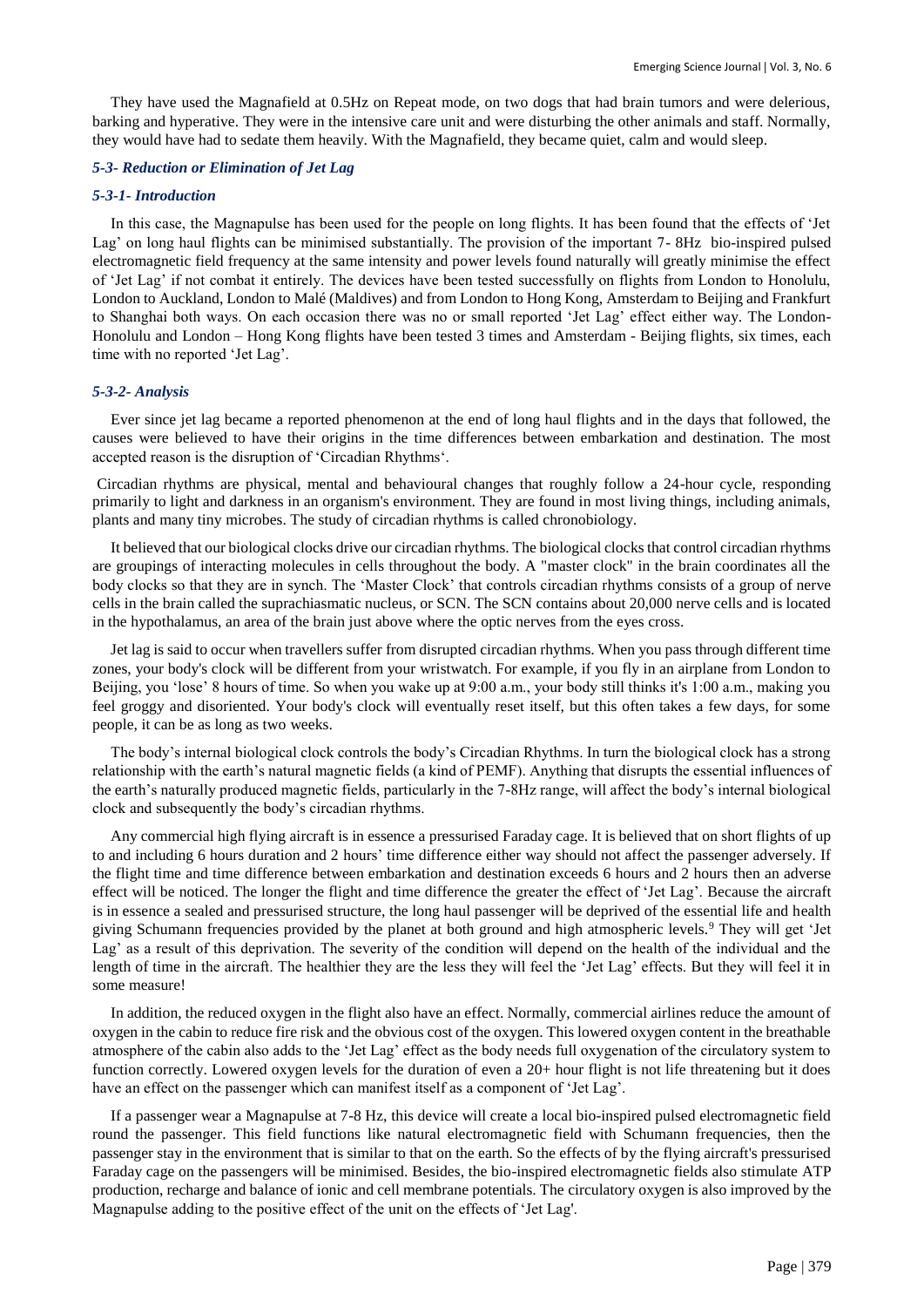# **6- Conclusion**

This paper presents an innovative bionic system that can be used to generate BIEMF by mimicking natural Earth, the frequencies, strengths and waveforms of body organs and cellular pulsations. The ATP test results show that BIEFM do have the direct influences on the ATP levels of people and hence the cellular level's bio-processing activities.

This innovative bio-inspired system has been applied for health enhancement of humans and pets etc. A number of case studies have been present to demonstrate the efficiency and effectiveness of the system, including (1) human health enhancement and illness treatment, (2) pet health enhancement and (3) reduction or elimination of 'jet lag'. The experimental results of case studies show that this innovative bio-inspired system works efficiently and effectively in enhancing human and animal health.

However, results obtained from the use of BIEMF can and will vary as no two people are the same. Every individual responds in a different way. The current limitation of this research is that (1) the data collection of the case studies does not follow a standard to ensure the consistency of the data collected, (2) the theoretical research on the working principle of the BIEMF is very limited, (3) though the frequency choices of the existing system design are based on the bioinspirations of natural Earth, the frequencies, strengths and waveforms of body organs and cellular pulsations, the study has not covered the details for different organs and different health problems. So it is suggested that further research is carried out to solve these problems.

## **7- Conflict of Interest**

The author declares that there is no conflict of interests regarding the publication of this manuscript. In addition, the ethical issues, including plagiarism, informed consent, misconduct, data fabrication and/or falsification, double publication and/or submission, and redundancies have been completely observed by the authors.

#### **8- Ethical Approval**

All procedures performed in studies involving human participants were in accordance with the ethical standards of the institutional and/or national research committee and with the 1964 Helsinki declaration and its later amendments or comparable ethical standards.

## **9- References**

- [1] Maton, A., D. Lahart, J. Hopkins, M. Q. Warner, S. Johnson, and J. D. Wright. "Cells: Building Blocks of Life.", New Jersey: Prentice Hall, (1997).
- [2] Veksler, Alex, and Nir S. Gov. "Calcium-Actin Waves and Oscillations of Cellular Membranes." Biophysical Journal 97, no. 6 (September 2009): 1558–1568. doi:10.1016/j.bpj.2009.07.008.
- [3] Adey, W. Ross. "Biological Effects of Electromagnetic Fields." Journal of Cellular Biochemistry 51, no. 4 (April 1, 1993): 410– 416. doi:10.1002/jcb.2400510405.
- [4] Joshi, R. P. "Pulsed Electric Fields in Biological Cells and Membranes." Electromagnetic Fields In Biological Systems (2016): 87–130. doi:10.1201/b11257-6.
- [5] Hand, J.W. and Cadossi, R., Therapeutic applications of electromagnetic field in: The review of Radio Science 1990-1992, edited by W. Ross Stone, (1993): 779-796.
- [6] Ueno, Shoogo. "Static, Low-Frequency, and Pulsed Magnetic Fields in Biological Systems." Electromagnetic Fields In Biological Systems (2011): 131–212. doi:10.1201/b11257-7.
- [7] Skupin, Alexander, Helmut Kettenmann, Ulrike Winkler, Maria Wartenberg, Heinrich Sauer, Stephen C. Tovey, Colin W. Taylor, and Martin Falcke. "How Does Intracellular Ca2+ Oscillate: By Chance or by the Clock?" Biophysical Journal 94, no. 6 (March 2008): 2404–2411. doi:10.1529/biophysj.107.119495.
- [8] Paluch, Ewa, Matthieu Piel, Jacques Prost, Michel Bornens, and Cécile Sykes. "Cortical Actomyosin Breakage Triggers Shape Oscillations in Cells and Cell Fragments." Biophysical Journal 89, no. 1 (July 2005): 724–733. doi:10.1529/biophysj.105.060590.
- [9] Lipkova, J., and J. Cechak. "Human electromagnetic emission in the ELF band." Measurement Science Review 5, no. 2 (2005): 29-32.
- [10] Jones, D. "Extremely Low Frequency (ELF) Ionospheric Radio Propagation Studies Using Natural Sources." IEEE Transactions on Communications 22, no. 4 (April 1974): 477–484. doi:10.1109/tcom.1974.1092214.
- [11] Guyton, C. and Hall, J., Textbook of Medical Physiology, Twelfth edition, ISBN: 978-1-4160-4574-8, International Edition: 978-0-8089-2400-5, (2011).
- [12] Lin, J. C., Electromagnetic Fields in Biological Systems (Biological Effects of Electromagnetics) (Hardcover), 1st Edition. ISBN-10: 143985999X ISBN-13: 978-1439859995, (2011).